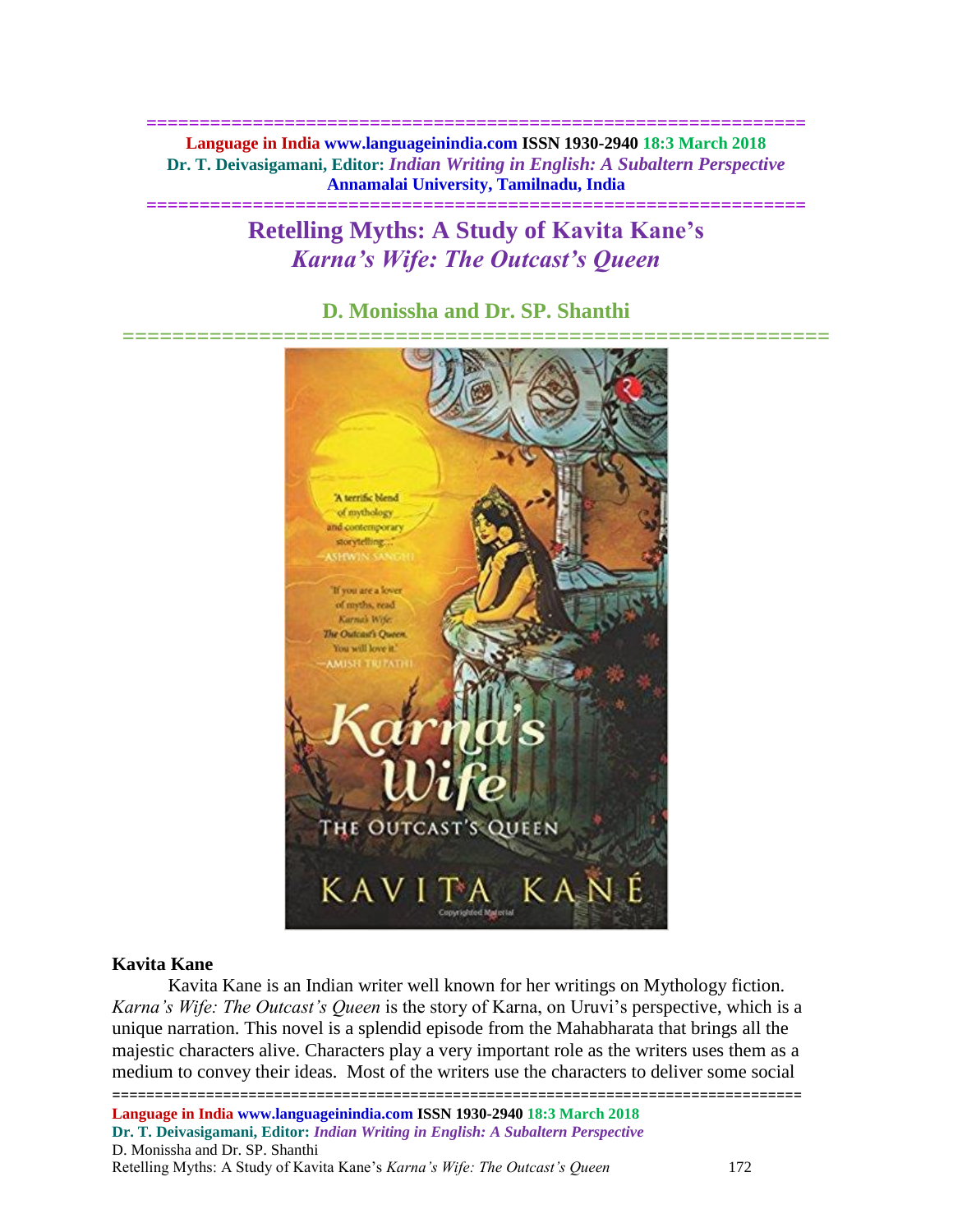messages to the readers. The images of women in epics are mostly in patriarchal perspective. In modern retelling the epic takes new avatars through the re-tellers' own standpoint like sociological, political, gender ideologies or prejudices.

#### **Mahabharata Stories**

Every culture has its own Myths. It is through Myths a culture is being defined. Myths are long stories about great heroes and historical figures, which are in grand style where God, Angels and other divine creatures appear in earthly form. In India Myth is the base of the Hinduism. The Mahabharata is considered to be the world's longest poem and it consists of the episode of *Bahavat Gita* which is the sacred book of the Hindus. It encapsulates numerous legendary stories that are spinning around many controversies. The Mahabharata consists of stories about Gods, Demigods, and saints. It also speaks about cosmology, astronomy, architecture, reasoning and religion. The plot revolves around the vendetta of Kauravas and Pandavas, which gradually lead to the horrific war Kuruksetra.

The complex stories in the Mahabharata enlightens the readers with intricate philosophical ideas which are the seed of Hinduism, this also enriches the religion with the qualities like social obligations and religious standards. This work has greater influence on the fields of Indian arts and architecture. This article is about the fictitious character Uruvi, who is introduced to the readers as the second wife of Karna by the writer.

## *Karna's Wife: The Outcast's Queen*

*Karna's Wife: The Outcast's Queen* doesn't revolve around male characters like in the Mahabharata. Instead it sheds light on the perspectives of female characters and their emotions towards their fellow family members and their surroundings. Kavita Kane emphasis to asserting the identity of Uruvi, who is an imaginary character created by the writer. She is the second wife of Karna, the King of Anga. In Vyasar's Mahabharata no description was given about other wives of Karna except for Virushali. Uruvi is the only daughter of the King of Pukeya. She challenged all social norms and tradition to marry her love Karna, an outcast, a charioteer's son.

> As a young woman in love, Uruvi saw in Karna all the qualities of a hero who was not permitted to be one. His flaws made him more interesting. At Hastinapur's tournament when he had outdone Arjuna, he had been openly belittled as a charioteer's son and deprived of his right to duel with the Pandava prince. As the King of Anga, he was inglorious ruler, looked down upon by royality and the princes. As a noble warrior, he was cast off for not being a kshatriya. As an eligible suitor, he was disgraced for being of a lowly caste, a Sutaputra- as princess Draupadi had pithily reminded him at her royal swayamwara. No, it was not only hard to fall in love with Karna, however unsuitable a suitor he was condemned to be. (13)

#### **Love for Second Wife**

Being the second wife of Karna all she gathered was hatred from people around her. Being brought up as a fearless kshatriya woman she faces all her hurdles. She as an epitome of womanhood followed her husband in Kuruksetra war. She moved away from a typical wife and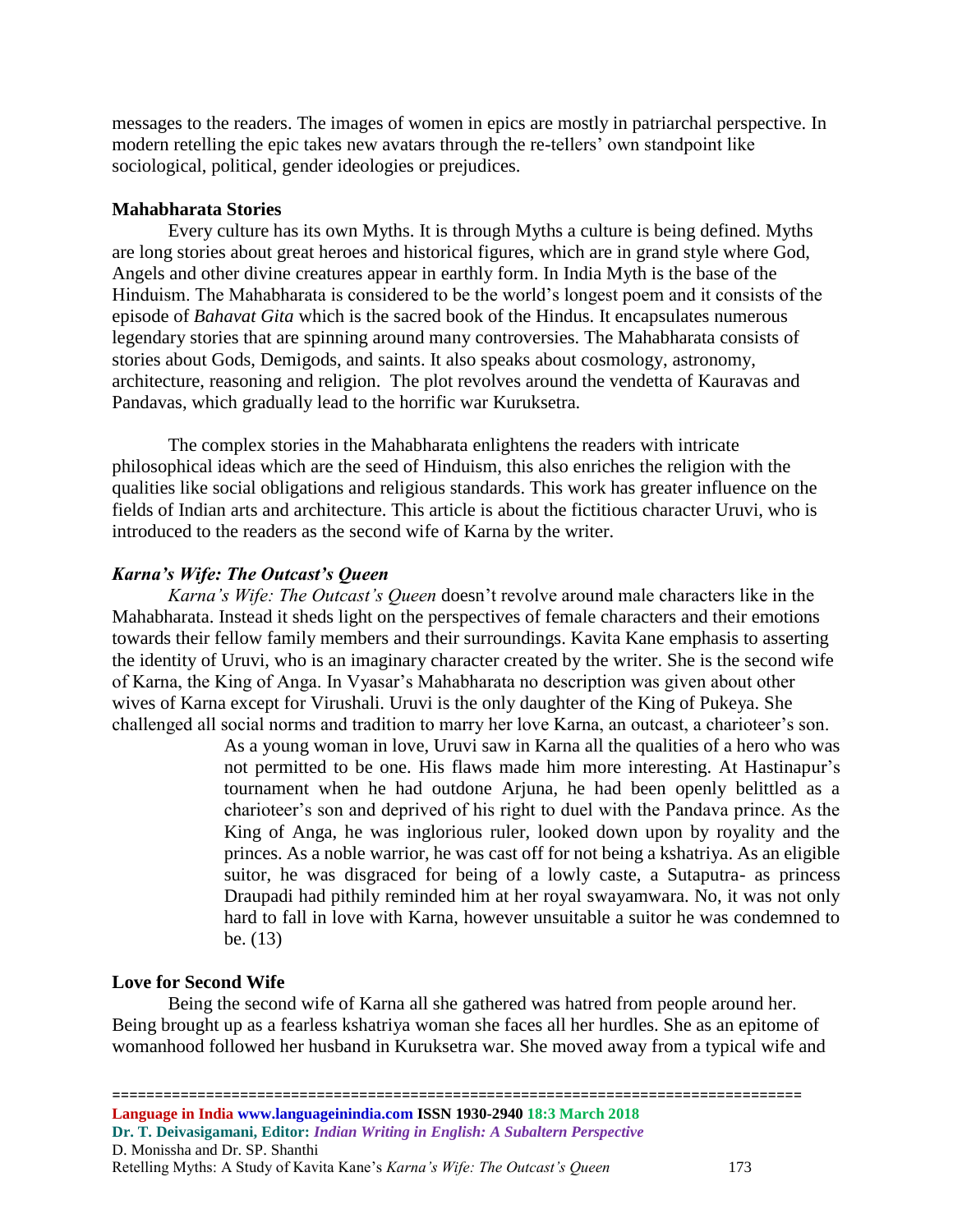remained as a moral support for Karna in the war field. She took care of wounded soldiers. It is Uruvi who was affected to the worst because of the tragic death of Karna.

*Karna's Wife: An Outcast's Wife* revolves around Karna and his love towards his wife Uruvi. Uruvi has been portrayed as a lady who is strong, and who builds her own style of life. She is characterized as a rational lady. She in order to give respect to her feelings and emotions, she rejects to marry Arjuna and marries Karna, as she was totally mesmerized by his elegance and simple attitude. She breaks all the social hierarchies to marry Karna. She is so much in love with him that she is strong enough to lose everything to marry him, "I love him. I want him. I'll do anything to have him and I will make him care for me! I'd even die for him … there, Ma, now you know!" (24).

Karna marries her by winning the archery competition. Like every woman Uruvi had a great love and passion towards her husband but all she gained during first few months of her marital life was sleepless nights. Being second wife to a man from other class was a challenging task for Uruvi to survive in her husband's home. As Karna's first wife was soft and from the same caste of Karna she was adorned by his family. Uruvi unlike other women accepted the odd atmosphere of her husband's home. She consoled her mom, who was very much worried about her daughter's decision,

> 'Don't be sad for me, Mother,' Said Uruvi. 'I haven't failed, I have succeeded. You cannot imagine how I am looking forward to my new life. I shall live in the home of the man I love, looking after him and his family. There will be enough strength in me to be his wife and I shall be proud of that. I shall have him, I shall have his children. I shall have my work, my thinking and my other pursuits. I shall live my life simply. When I am old woman, I shall look back on a happy, peaceful life which I dared to choose and live the way I wanted to. What will I gain if I marry a man I don't love and lose my soul? With Karna, I will gain my life, my soul. I love him. I love him for what he is. I love him what he will be.' (21)

#### **Brothers-in-law Attitude**

Karna's brother Satruntapa did not like Uruvi he considered her a royal blood and an outsider. "I am not against Karna bringing another bride home, but she's a kshatriya princess, a stranger, an outsider who will never be able to mingle with us. She is sure to disturb the peace of this house. Worse, she may take him away from us" (35). The strongest bond between Karna and Vrushali created a sense of discomfort in Uruvi. In the beginning of her marital life she didn't even know whether Karna loved her. But as days passed Karna and Uruvi grew a strong bond between them.

# **Uruvi - Modest Lady**

Karna's view on Uruvi grew unique he considered her a modest lady with great wisdom and knowledge. Uruvi warned Karna whenever he went against Dharma. She cursed him and quarreled with him when Kauravas trapped Panchali, for which she gained a bad remarks from Satruntapa. All these insults and hurts didn't turn her arrogant but she loved Karna even more. Uruvi showed her strength in being polite and remained soft throughout her struggles and insults becoming a good representative of twenty first century women community. She as Karna's wife